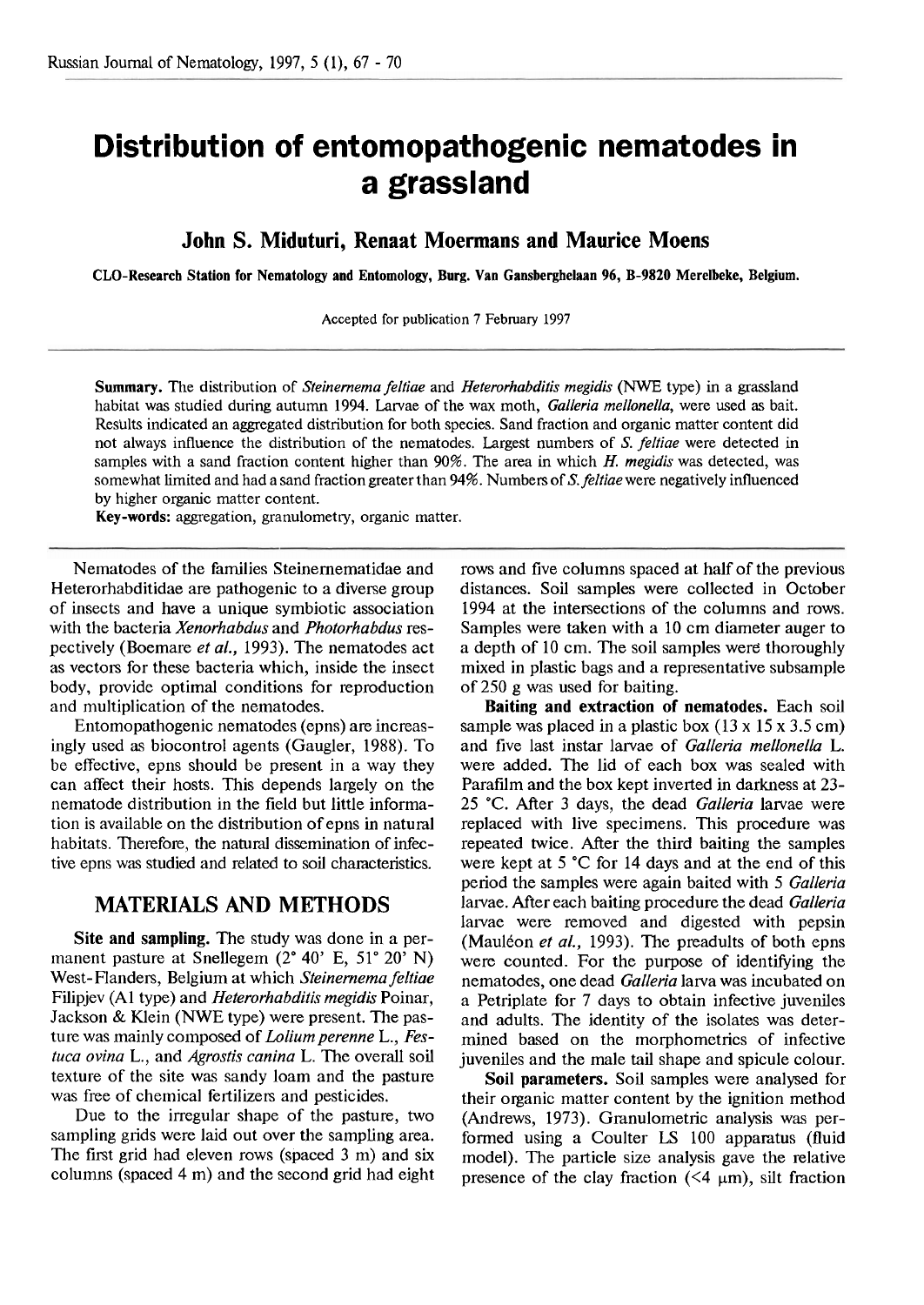| Grid size $(m \times m)$ | Nematode species | Number of samples $\frac{1}{2}$ | Mean  | Variance | K-value |
|--------------------------|------------------|---------------------------------|-------|----------|---------|
| 3 x 4                    | S. feltiae       | 66                              | 11.50 | 291.76   | 0.47    |
| $1.5 \times 2$           | S. feltiae       | 40                              | 15.22 | 864.92   | 0.27    |
|                          | H. megidis       | 40                              | 41.14 | 1930.69  | 0.89    |

**Table 1.** Parameters of the negative binomial distribution for entomopathogenic nematodes in two sampling grids in a grassland.

(4-63  $\mu$ m) and the sand fraction (>63  $\mu$ m).

**Statistical analysis.** The mean and the variance for each species in both of the grids was calculated. The relationship between the epn numbers and the soil parameters **viz.,** particle size and organic matter content, was studied using stepwise multiple linear regression. Nematode numbers were represented by a bubble diagram as a function of the soil parameters (Chambers et al., 1983).

# **RESULTS**

Both sampling grids contained **S.** feltiae and 66 out of 106 samples contained the nematode. Heterorhabditis megidis was only present in the 2 m x 1.5 m grid with 7 out of 40 samples containing the nematode. None of the positive samples contained a mixed epn population. The parameters for the negative binomial distribution fitted to the nematode numbers are given in Table 1. In both sampling grids, the variances were greater than the mean resulting in k-values less than 1. This indicated that the distribution of the nematode numbers could be described by the above mentioned method.

The distribution of the nematodes in both grids is represented in Figure. **1A** & B by means of a bubble diagram. The sizes of the symbols are proportional to the number of nematodes present at a given sample point. Figure 1A shows that in the first grid **S.** feltiae was evenly present over the sampling area and that some of the sample points contained much higher nematode numbers than others. In the second grid (Fig. 1B) the two nematode species were separated from each other. The area covered by  $H$ . megidis was much smaller than that occupied by S. feltiae and nematode numbers of both species peaked at some sample points.

In Fig. lC, the bubbles represent the number of **S.** feltiae found in the first sampling grid as a function of the soil characteristics at the sample points. Increasing sand fraction corresponded with a higher nematode number; increasing organic matter content resulted in lower numbers. Nematodes were mainly found in soils with a sand fraction greater than 90% and an organic matter content less than 10%. The multiple linear regression relating nematode numbers

to the soil characteristics, confirmed these observations. The F-values for the sand fraction and organic matter content have a probability of being exeeded of 0.014 and 0.016. The standardised coefficients, **as**  absolute measures of the effects of both characteristics, are 0.300 and -0.294.

In Fig. 1D, S. feltiae and H. megidis numbers found in the second sampling grid are presented as bubbles as a function of the soil characteristics at the sample points. In general, S. feltiae was found in samples with a sand fraction of 91-96% and an organic matter content less than 8%. H. megidis was detected in samples with sand fractions higher than 92%; the organic matter content seemed to have no effect. The multiple linear regression relating nematode numbers to the soil characteristics, confirmed these observations. For S. feltiae, the F-values have a probability of being exceeded of 0.781 (sand fraction) and 0.396 (organic matter). These probabilities are too large to demonstrate any effect. For H. megidis, the F-values have a probability of being exceeded of 0.434 (sand fraction) and 0.071 (organic matter) with the small latter probability being due to an outlier.

# **DISCUSSION**

Spatial distributions of nematodes can be studied by taking series of cores and computing their distribution parameters. A clumped or aggregated distribution is indicated by a variance greater than the mean and can be described by one of the contagious distributions, such as the negative binomial (Elliott, 1979). Plant parasitic nematodes are known to have an aggregated distribution which was described by a negative binomial model (Seinhorst, 1982; Davis, 1984). In general, natural populations of epns, like other soil dwelling nematodes, display a highly aggregated distribution (Fan, 1989; Harris, 1991; Cabanillas & Raulston, 1994) and the results of our study confirm S. feltiae and H. megidis to be highly aggregated. Both, the variance greater than the mean in both sampling grids and the estimated k-value of the negative binomial distribution less than 1 (Table 1) suggest a clustered distribution of both S. feltiae and H. megidis.

Soil texture influences nematode survival and mobility. Generally, higher clay content results in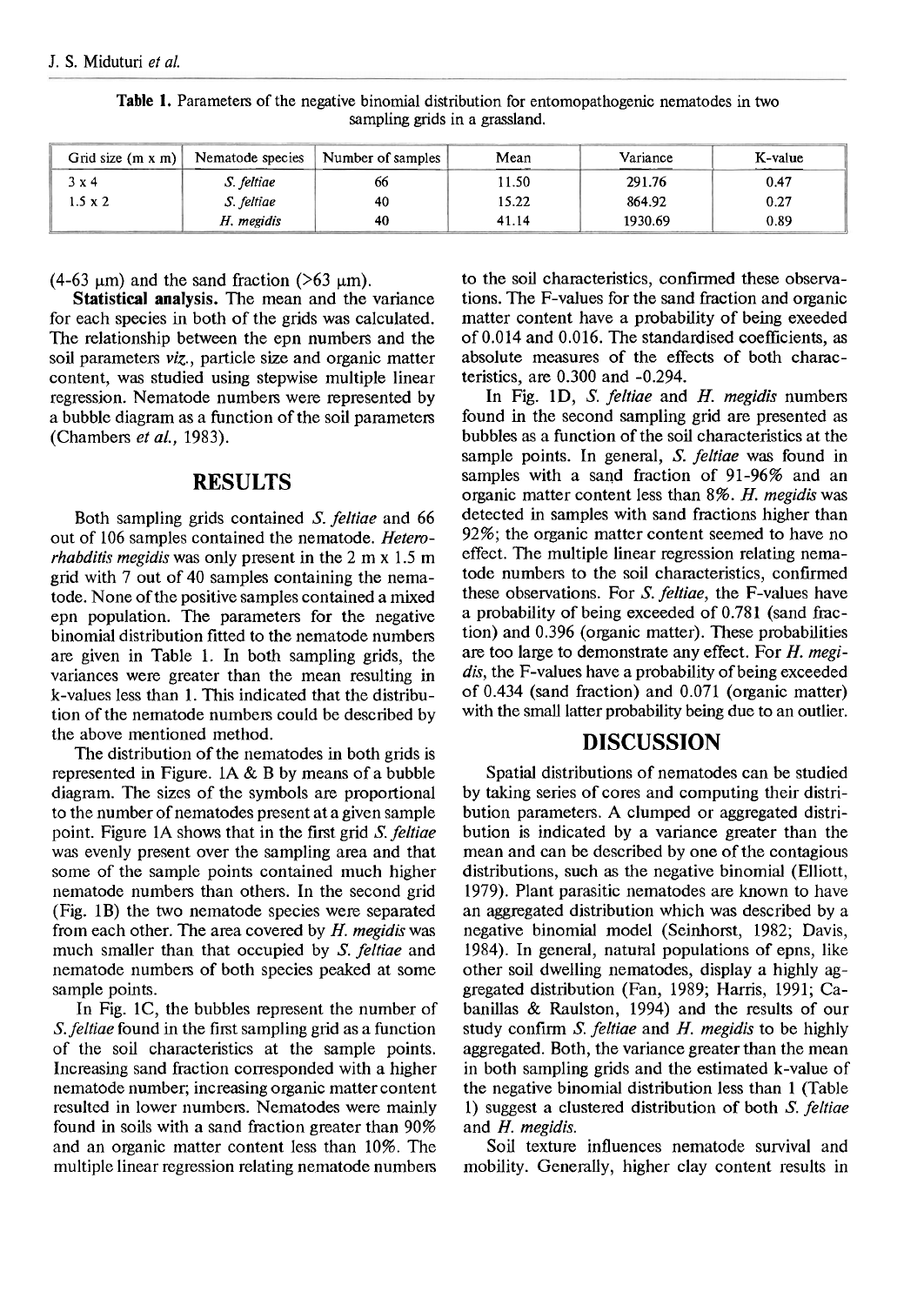

**Fig.** 1. *A:* Distribution of *Steinernema felfiae* in a sampling grid. The bubbles represent nematode numbers; the larger the bubble, the higher the nematode number; B: Distribution of *S. feltiae*  $\circlearrowright$  and *Heterorhabditis megidis*  $\circlearrowright$  in a second sampling grid; C: S. feltiae (O) numbers in relation to the sand fraction and the organic matter content of soil samples in a sampling grid; D: S. *feltiae* (O) and *H. megidis* ( $\Box$ ) numbers in relation to the sand fraction and organic matter content of soil samples in a second sampling grid.

lower nematode survival. This is due to decreased pore size and reduced oxygen availability (Kung *et al.,* 1990a). Nematodes are generally more mobile in sandy soil and mobility decreases as the percentage clay and silt increases (Georgis & Poinar, 1983; Barbercheck & Kaya, 1991). These two factors *viz.*  survival and mobility can greatly contribute to the distribution of nematodes in a particular habitat. Kung *et al.* (1990b) showed that the survival and infectivity of both S. *catpocapsae* and *S. glaseri* were

positively affected by high sand fractions. Miduturi *et al.* (1996) reported that higher numbers of **S.** *feltiae*  positive samples were obtained in sand to sandy loam soils than in clay loam soils. In the two grids we studied, S. *feltiae* was only occasionally detected when the sand fraction was less than 90%. **As** a results of the soil texture in both grids being almost identical, differences in numbers of **S.** *feltiae* were not detected. No significant effect of the sand fraction could be shown for H. *megidis.*